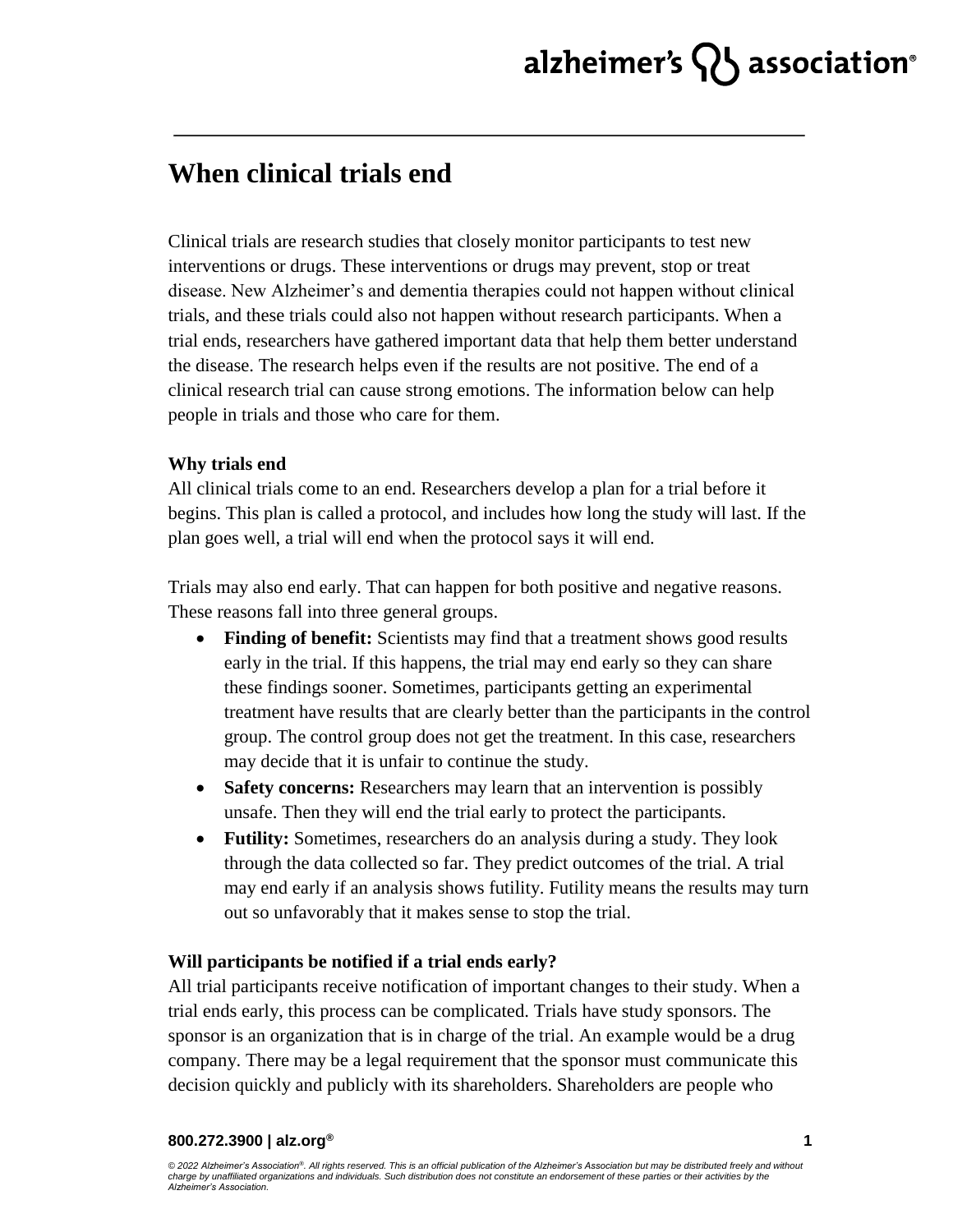# alzheimer's  $\{ \}$  association<sup>®</sup>

have ownership in the company. Most of the time, this notification happens in a public press release. Until they take this step, the study sponsor is not allowed to share this information with anyone. This includes the study sites (medical centers that are conducting the study), study teams (researchers working with participants to conduct the study) and trial participants.

This means a trial participant may learn a study ended early from news coverage or social media. This can happen before the study team is able to contact the participant. This is not the choice of the researchers conducting the study, who understand that this information is very important to the participant. Before the trial begins, it's a good idea to talk with the study team. Ask them how updates will be shared, especially if the trial ends early.

### **Emotions when a trial ends**

When a clinical trial ends for any reason, it is normal to feel a range of emotions. If a trial ends early because of positive results, you may feel relieved or satisfied. If a trial ends early because of unfavorable results or safety concerns, you may feel sad, disappointed, afraid, vulnerable or worried about what will happen next. These feelings are natural.

It's important to understand that all clinical studies — even unsuccessful ones — help scientists learn more. Everything we know about current and potential Alzheimer's treatments has come from clinical trials, including those that did not meet their intended outcomes. It may be helpful to ask the study team what they learned during the trial and why it ended early. Here are some possible questions:

- Why did the trial end?
- What were the trial results?
- What are the next steps for this treatment or intervention?
- Can you share my personal results?
- Which group was I in? Did I receive the study treatment? Was I in the control group?
- Can I still receive or continue to receive the study treatment even if the trial has ended?
- Were there adverse events (side effects) during the trial? If the answer is yes, what does that mean for me personally? Did I experience side effects?
- Are there other opportunities for me to participate in a research trial?
- Where can I go for more support? Can I talk with my doctor about the trial or is the information confidential?
- Who do I contact if I have more questions?

#### **800.272.3900 | alz.org®**